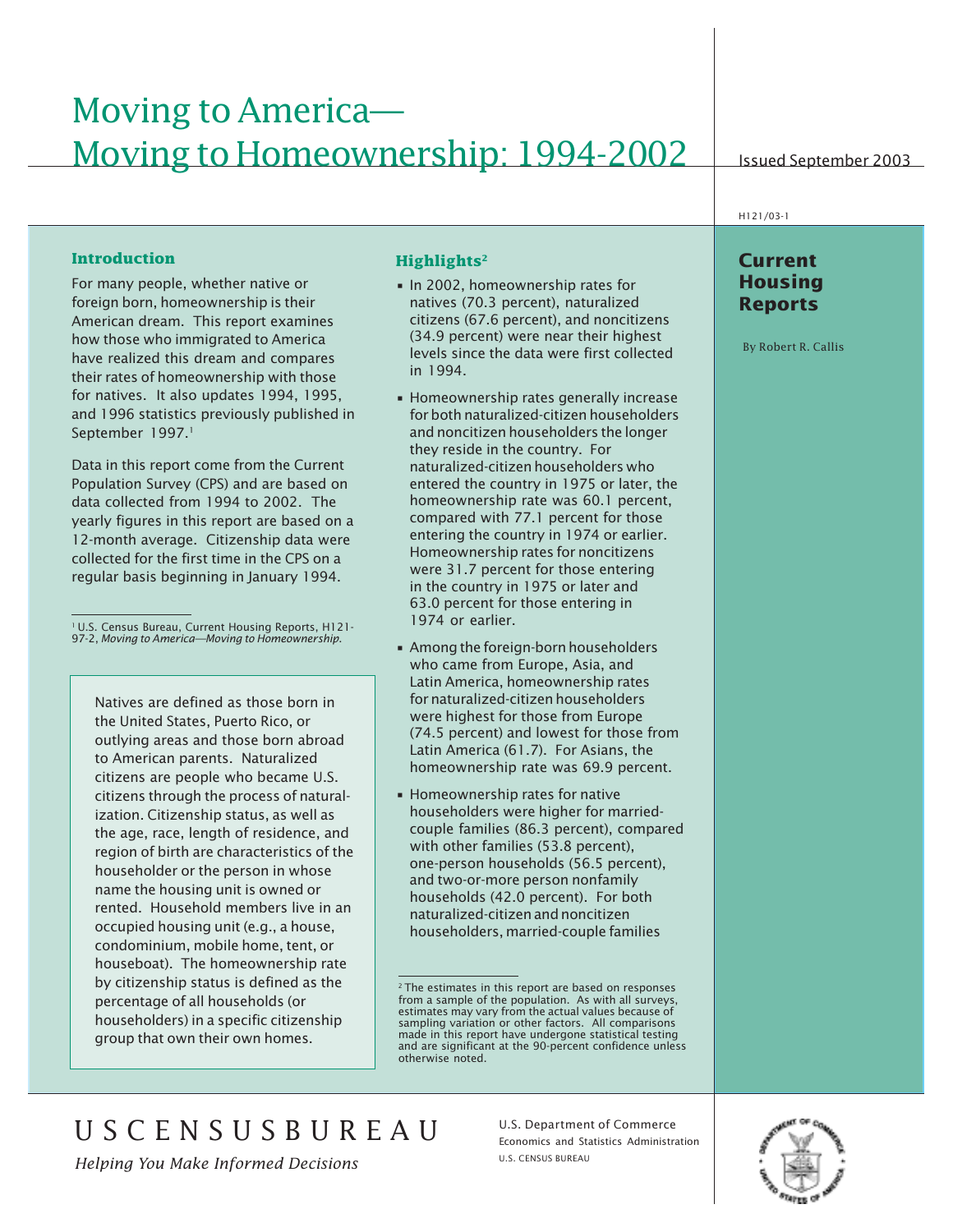were also the most likely to own their own home.

• Black and Asian and Pacific Islander naturalized-citizen householders had higher homeownership rates than their native counterparts. The rates were 51.4 percent and 70.3 percent, respectively, for naturalized householders compared with 48.5 percent and 56.5 percent, respectively, for native householders. The rate for Hispanic naturalized-citizen householders was about 9 percentage points higher than the rate for native Hispanic householders (62.7 percent versus 53.8 percent).<sup>3</sup>

#### **The likelihood of natives and noncitizens to become homeowners has increased since 1994.**

Homeownership among all U.S. households rose from 64.0 percent in 1994 to 67.9 percent in 2002 (Figure 1). For natives, the homeownership rate rose substantially over the period, from 65.7 percent in 1994 to 70.3 percent in 2002. For naturalized citizens, however, the homeownership rate in 2002 (67.6 percent) was not significantly different from the rate in 1994. The failure of the homeownership rate to increase represents a change from 1994, when naturalized citizens were more likely than natives to own a home.

Householders who were not U.S. citizens reported much lower homeownership rates (34.9 percent in 2002) than either natives (70.3 percent) or naturalized-citizen householders (67.6 percent). The homeownership rate for noncitizens was about 2 percentage points higher in 2002 than in 1994.



#### **Naturalized-citizen householders were more likely than natives to be home-owners in the Midwest, South, and West.**

Naturalized-citizen householders were more likely than natives to be homeowners in the Midwest, South, and West (Figure 2). In the Midwest, 78.2 percent of naturalized-citizen householders were homeowners, compared with 74.0 percent for natives. In the South, homeownership rates were 73.4 percent for naturalized-citizen householders and 71.4 percent for natives. In the West, homeownership rates were 66.9 percent for naturalized-citizen householders and 65.7 percent for natives.

In the Northeast, however, naturalized-citizen householders were less likely than natives to be

homeowners. The rate was 58.5 percent for naturalized-citizen householders but 68.0 percent for natives.

#### **The longer foreign-born people lived in this country, the more likely they were to become homeowners.**

Homeownership rates generally increased for both naturalized-citizen and noncitizen householders the longer they were in the country. For naturalized-citizen householders, the homeownership rate was 77.1 percent for those who entered the country in 1974 or earlier, compared with 60.1 percent for those who entered in 1975 or later (Figure 3).

For noncitizens, homeownership rates <sup>3</sup> Hispanics may be of any race. The section of less likely than natives to be the vere lower than rates for naturalized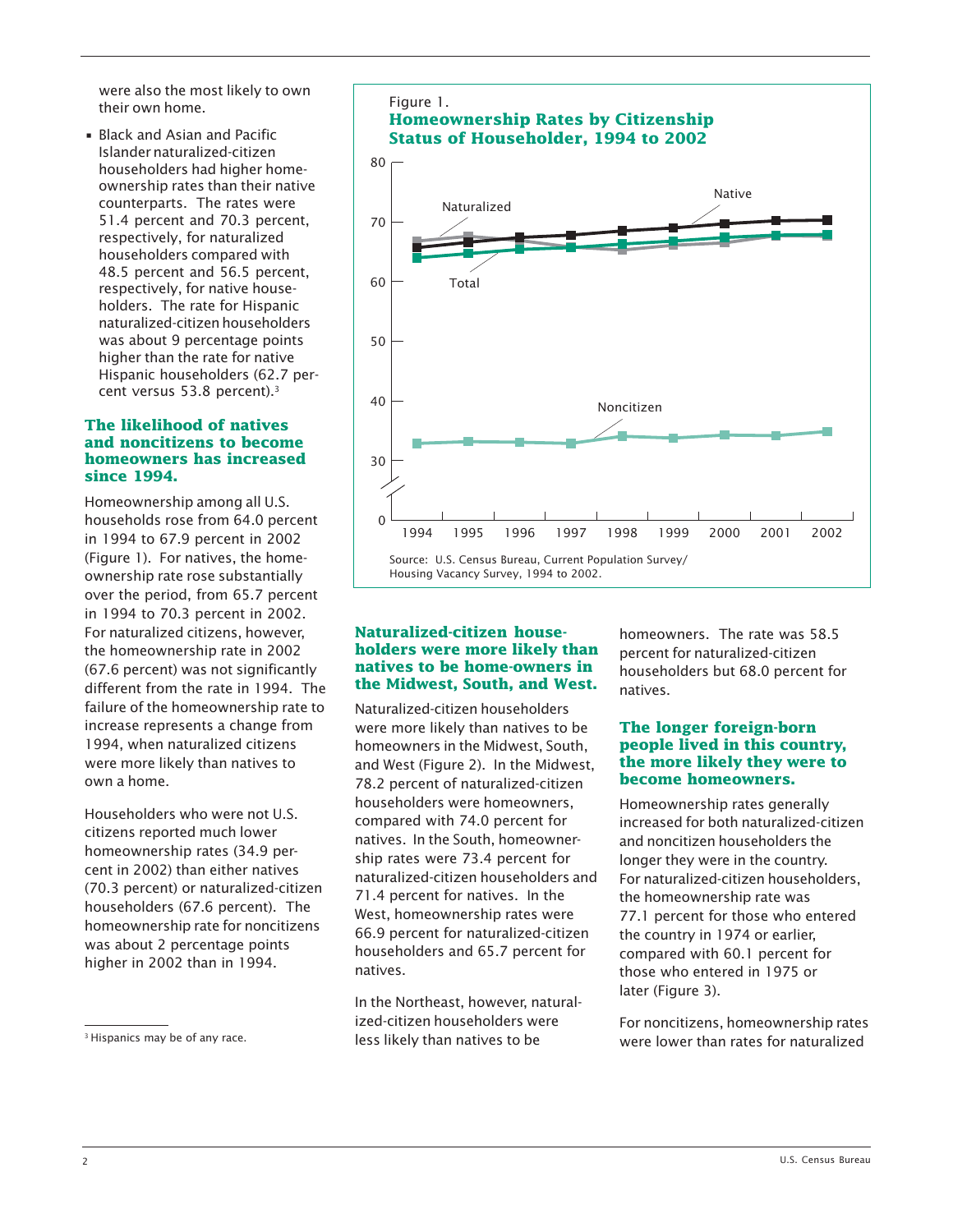

Housing Vacancy Survey, 2002.

#### Figure 3.

## **Homeownership Rates by Citizenship Status of Householder and Year of Entry into the United States: 2002**



citizens but also tend to increase with time in the United States. Noncitizen householders who entered the country in 1974 or earlier reported a homeownership rate of 63.0 percent, compared with 31.7 percent for those who entered in 1975 or later.

#### **Place of birth makes a difference in homeownership rates.**

In 2002, naturalized-citizen householders born in Europe reported higher homeownership rates (74.5 percent) than those born in Asia (69.9 percent) or Latin America (61.7 percent) (Figure 4). Comparisons are limited to these three regions in order to obtain sufficient sample cases, and each of these three regions consisted of at least 1 million (weighted) householders. The 2002 homeownership rates for naturalized citizens born in Europe or in Asia were not significantly different from the 1994 rates. However, those from Latin America reported a 5.5 percentage point increase, from 56.2 percent in 1994 to 61.7 percent in 2002.

Noncitizens who were born in Europe had the highest rate of homeownership (48.4 percent), compared with 34.6 percent for those from Asia and 31.5 percent for those from Latin America. The 2002 rates for noncitizens from Europe and Latin America increased from 2 to 3 percentage points from 1994, while the 2002 rate for householders from Asia was not statistically different from the 1994 rate.

#### **Naturalized citizen householders from Asia were more likely to have arrived later.**

Homeownership rates for naturalized-citizen householders from Asia may be lower than rates for those from Europe because 73.7 percent arrived in the United States in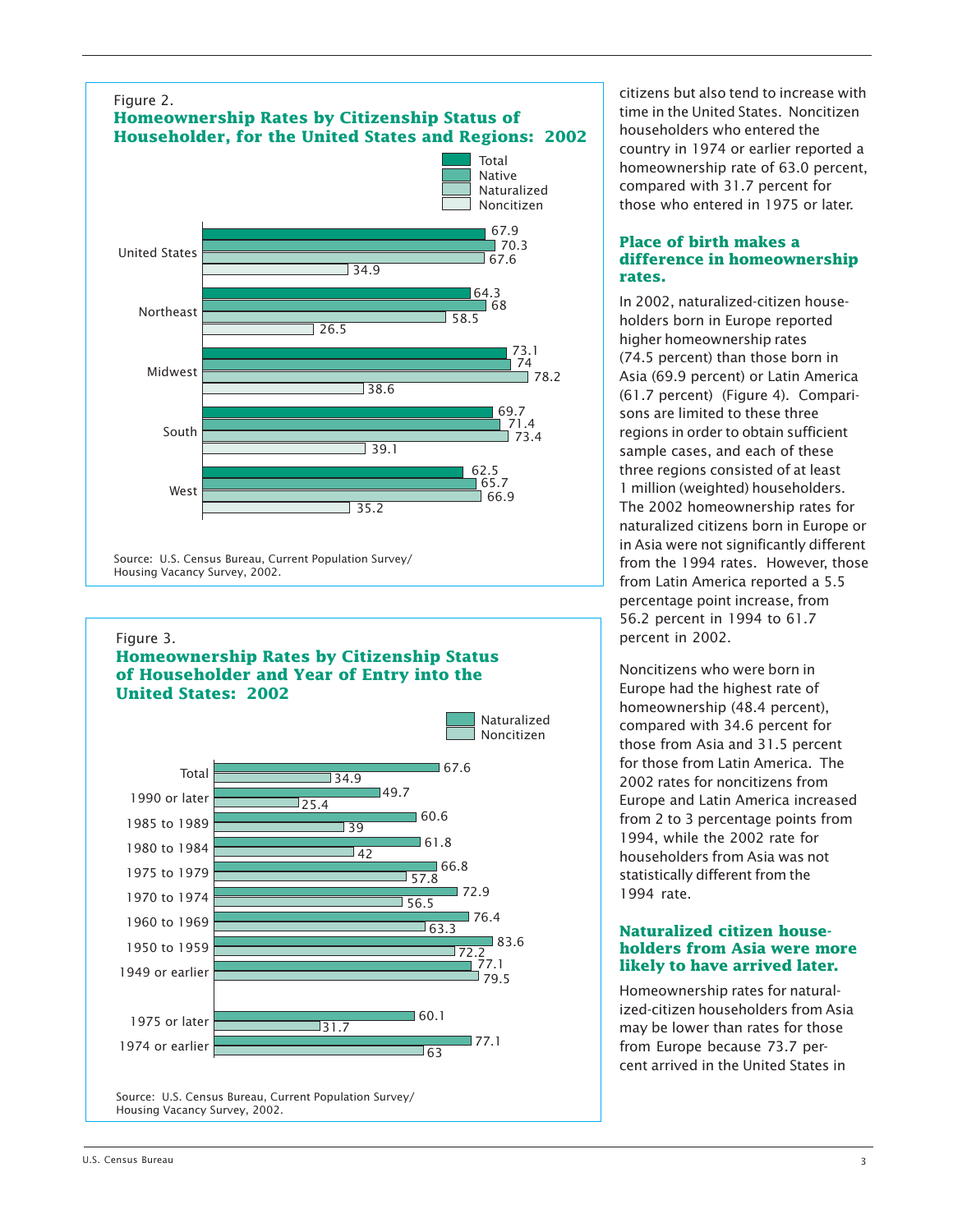1975 or later, compared with only 32.1 percent for European householders (Figure 5). Yet interestingly, Asian householders have a higher homeownership rate than those from Latin America even though Asians were more likely to arrive in 1975 or later. About 57.1 percent of Latin American naturalized-citizen householders arrived in the country in 1975 or later.

For noncitizens, 96.5 percent of Asian householders arrived in this country in 1975 or later, compared with 89.8 percent for Latin American householders and 80.1 percent for European-born householders.

#### **Length of residence in the country makes a difference in homeownership rates regardless of area of origin.**

Long-term residence in the United States is associated with higher rates of homeownership for naturalizedcitizen householders born in Europe, Asia, and Latin America. For naturalized-citizen householders born in Europe, homeownership rates were 82.0 percent for those who entered in 1974 or earlier and 58.6 percent for those who entered in 1975 or later (Figure 6). For naturalizedcitizen householders born in Asia, 81.0 percent of those who entered in 1974 or earlier were homeowners, compared with 65.9 percent for those who entered in 1975 or later<sup>4</sup> For Latin Americanborn naturalized-citizen householders, the homeownership rate was 70.1 percent for those who entered in 1974 or earlier and 55.5 percent for those who entered in 1975 or later.

For noncitizens, long-term residence was also associated with higher rates of homeownership among householders born in Europe, Asia, and



<sup>&</sup>lt;sup>5</sup> The 74.6 percent and 67.3 percent were not statistically different from each other.



<sup>1</sup>Total includes regions not shown separately.

Source: U.S. Census Bureau, Current Population Survey/ Housing Vacancy Survey, 1994 and 2002.

#### Figure 5.

# **Percentage of Foreign-Born Householders by Citizenship Status, World Region of Birth, and Year of Entry of Householder into the United States: 2002**



Source: U.S. Census Bureau, Current Population Survey/ Housing Vacancy Survey, 1994 and 2002.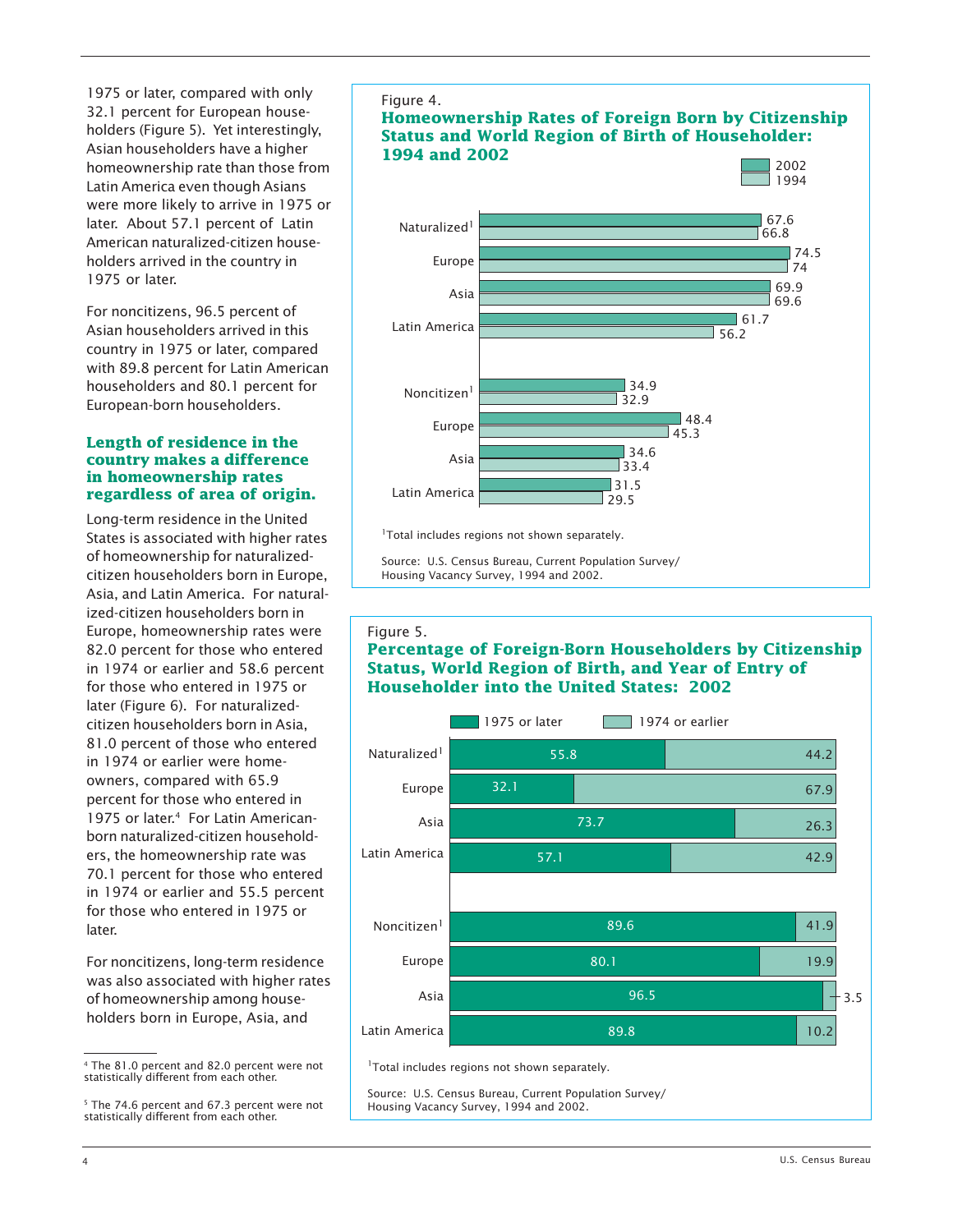# Figure 6.

# **Homeownership Rates by Citizenship Status, World Region of Birth, and Year of Entry of Householder into the United States: 2002**



<sup>1</sup>Total includes regions not shown separately.

Source: U.S. Census Bureau, Current Population Survey/ Housing Vacancy Survey, 1994 and 2002.

#### Figure 7.

## **Homeownership Rates by Citizenship Status of Householder and Family Type: 2002**



Latin America. Those who entered the United States in 1974 or earlier had homeownership rates that ranged from 54.5 percent (Latin America) to 74.6 percent (Europe). Those householders from Asia reported a homeownership rate of 67.3 percent.5 Noncitizens who entered in 1975 and later had much lower rates: 28.9 percent for householders from Latin America, 41.8 percent for householders from Europe, and 33.4 percent for householders from Asia.

#### **Married-couple families have the best chance of owning a home, regardless of citizenship status.**

Among family types, homeownership rates for married couples, whether the householder was native or foreign born, were higher across the board. Rates for native householders ranged from 86.3 percent for married-couple families to 42.0 percent for twoperson nonfamily households (Figure 7). Both naturalized-citizen householders and noncitizen householders had similar patterns: married-couple families had the highest rates (78.9) percent and 45.4 percent, respectively). One-person households with a naturalized-citizen householder had more than double the rate of homeownership than for noncitizen householders (48.1 percent versus 21.7 percent). The difference in rates for two-or-more person households was even more striking: 44.4 percent for naturalized-citizen householders, compared with only 14.1 percent for noncitizen householders.

## **Age increases the likelihood of homeownership.**

For native householders, the chance of homeownership improved with the age of householder—up to ages 55 to 64. As Figure 8 illustrates, rates were highest for native householders from ages 55 to 64 years old (82.6 percent). For householders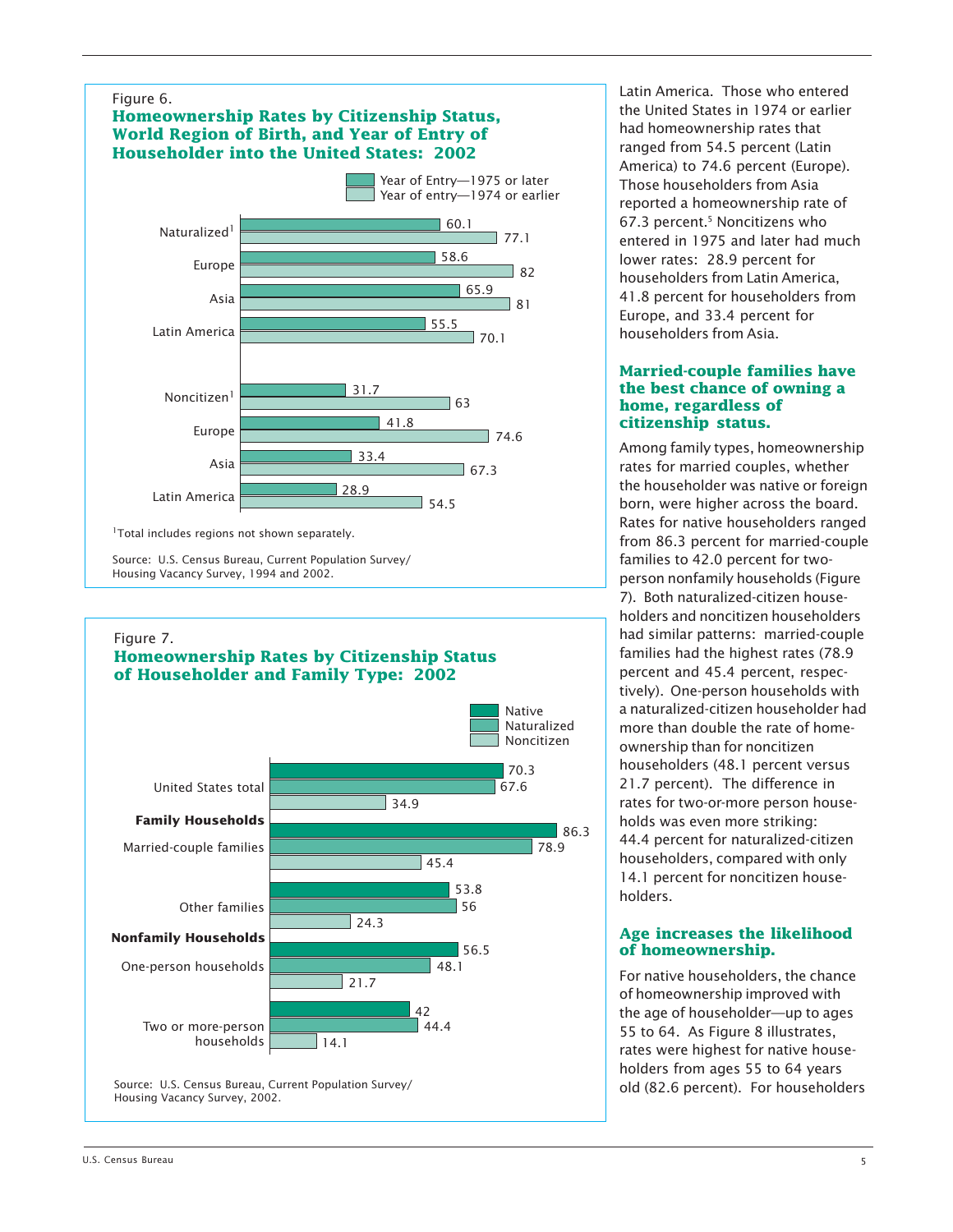less than 35 years old, the homeownership rate was only 43.6 percent.

For naturalized-citizen householders, homeownership rates were highest for those 55 to 64 years old (76.2 percent) and lowest for those less than 35 years old (47.9 percent). Interestingly, the rate for naturalized-citizen householders younger than 35 years old was higher than for their native counterparts, while rates for native householders were higher in all other age groups.

For each age group, noncitizens had much lower homeownership rates than native and naturalized-citizen householders. But in the older age groups, rates did climb to about 52 percent for those aged 55 to 64 and those 65 years and over for noncitizens.

#### **Black and Asian and Pacific Islander naturalized-citizen householders had higher homeownership rates than their native counterparts.**

As shown in Figure 9, the 2002 homeownership rates for Black and Asian and Pacific Islander naturalizedcitizen householders were higher (51.4 percent and 70.3 percent, respectively) than corresponding rates for native householders (48.5 percent and 56.5 percent). The rate for Hispanic naturalizedcitizen householders (62.7 percent) was also higher than that for native householders (53.8 percent). However, the opposite was true for non-Hispanic White householders. Non-Hispanic White native householders had a higher rate of homeownership (75.0 percent) than non-Hispanic White naturalized-citizen householders (73.7 percent).

Homeownership rates for non-Hispanic White, Black, and Asian and Pacific Islander noncitizens were much lower than their naturalized counterparts. For non-Hispanic White



Source: U.S. Census Bureau, Current Population Survey/ Housing Vacancy Survey, 2002.

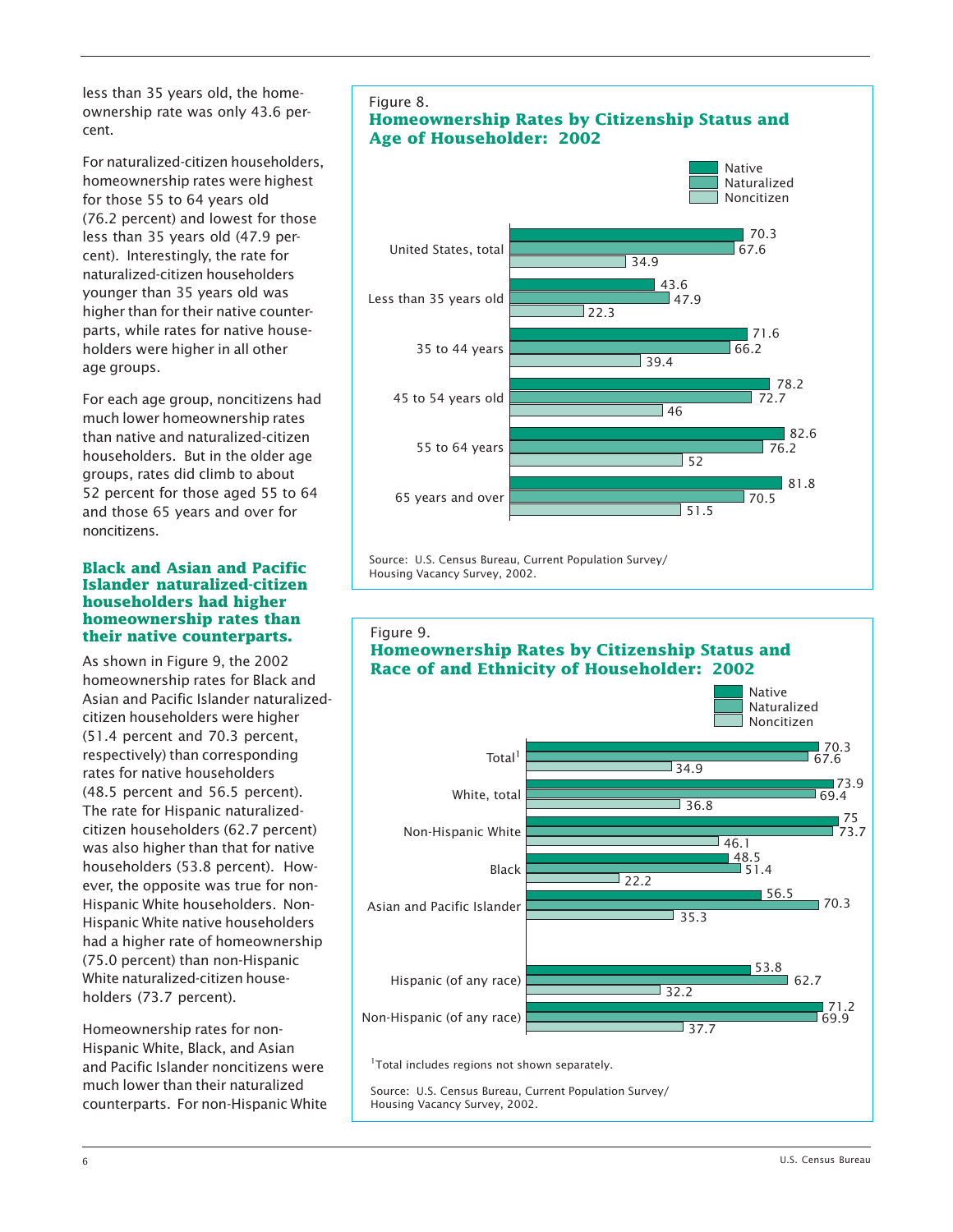householders, the rate for noncitizens was 46.1 percent, compared with 73.7 for naturalized citizens. For Black householders, the homeownership rate for noncitizens was 22.2 percent, compared with 51.4 percent for naturalized citizens. For Asian and Pacific Islander householders, the rate was 35.3 percent for noncitizens, compared with 70.3 percent for naturalized citizens.

# **For Further information**

Contact: Howard A. Savage Chief, Financial and Market Characteristics Branch Housing and Household Economic Statistics Division

E-mail: *hsavage@census.gov*

Detailed tabulations can be found on the Census Bureau's Web site at *www.census.gov/hhes/www /movingtoamerica2002.html*

Additional information on homeownership rates can be found at *www.census.gov/hhes/www/housing /hvs/annual02/ann02ind.html*

#### **Accuracy of the Estimates**

The estimates in this release are based on a sample survey and therefore are subject to both sampling and nonsampling error. Sampling error is a result of not surveying the entire population and nonsampling error occurs because accurate information cannot always be obtained. The standard errors provided in the tables are primarily measures of sampling error.

Standard errors are used to: (1) measure the accuracy of estimates from a sample survey, and (2) draw inferences from the survey data. For example, the standard error on the estimated Homeownership rate for naturalized-citizen householders of 67.6 percent is 0.4 percentage points. Consequently, the 90-percent confidence interval as shown by these data is from 67.0 percent to 68.2 percent; i.e., the interval  $67.6 + (1.6 \times 0.4)$ percentage points. Thus, one can say with 90-percent confidences that, were it feasible to draw all possible samples, the average Homeownership rate would be included in this confidence interval. Statements about differences are made only when the 90-percent confidence interval indicates that a statistical difference exists.

For more information of the source of these data (the Current Population Survey) and the accuracy of the estimates, see "Source and Accuracy of the Estimates" for this report on the Internet at *www.census.gov.hhes/www. movingtoamerica2002/source.html.*